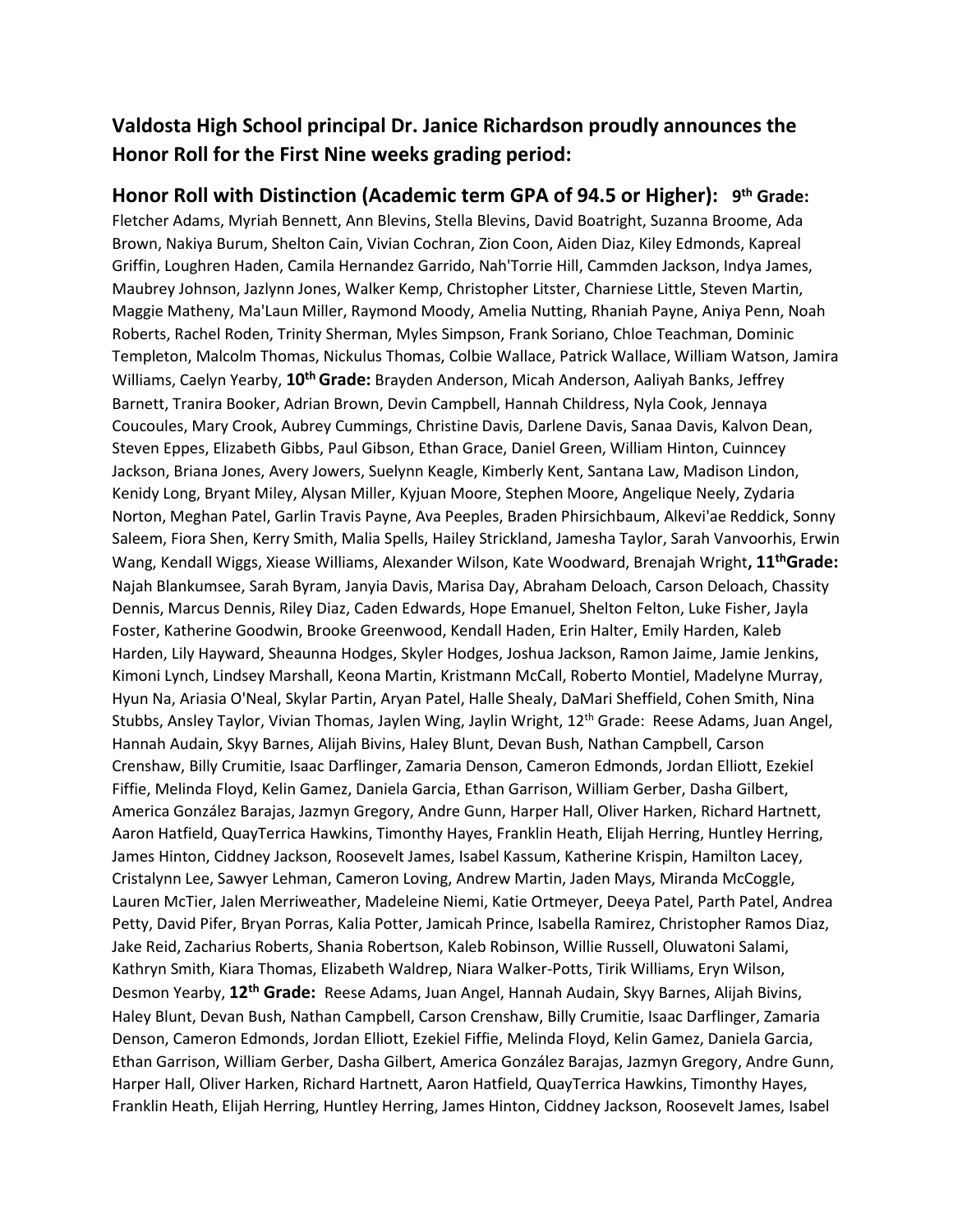Kassum, Katherine Krispin, Hamilton Lacey, Cristalynn Lee, Sawyer Lehman, Cameron Loving, Andrew Martin, Jaden Mays, Miranda McCoggle, Lauren McTier, Jalen Merriweather, Madeleine Niemi, Katie Ortmeyer, Deeya Patel, Parth Patel, Andrea Petty, David Pifer, Bryan Porras, Kalia Potter, Jamicah Prince, Isabella Ramirez, Christopher Ramos Diaz, Jake Reid, Zacharius Roberts, Shania Robertson, Kaleb Robinson, Willie Russell, Oluwatoni Salami, Kathryn Smith, Kiara Thomas, Elizabeth Waldrep, Niara Walker-Potts, Tirik Williams, Eryn Wilson, Desmon Yearby.

**Honor Roll (Academic Term GPA of 90 to 94.4): 9 th Grade:** David Albritton, Emilee Altman, Sidney Barfield, Sarah Barham, Joseph Barker, Addison Bass, Ashton Beaufort, Edward Bell, Bennett Boone, Kamry Boyd, Jamir Bradley, Jewel Branch, Makiyah Brewton, Tymiah Broaden, Ashley Brock, Jason Brocks, Brandon Brown, Dayja Brown, Tianna Brown, Jacob Burg, Jerry Butler, Kevin Byrd, Jacob Campbell, Memori Cobb, Kaln Connely, Andrea Cook, Zymiriah Cooper, Madalyn Corbin, Colbie Crenshaw, Janiya Cunningham, Jahznique Dailey, Caleb Dennis, To'Neya Denson, David Discuas Henrriquez, Morganna Donathan, De'Ja Dryer, De'Von Dryer, Keviana Ducre, Harmoni Duncan, Destiney Durr, Jermoine Edwards, Demario Favors, Jada Flanders, Indiyah Frazier, Shanaya Fulcher, Dereon Gaines, Bryce Gay, Karma Gear, Jaye'ceon German, Rashad Gillard, Yessica Gonzalez Toj, Phillip Gosier, Jadon Gray, Anna Green, Bryana Griffin, Hannah Griggs, Demiyah Grogan, Preston Grover, Isaac Guilliams, I'yanna Head, MaKaiyah Henderson, Ari Hicks, Avantae Hicks, Alaya Hill, Channel Hill, Jeremiah Hill-Rozier, Anayeli Hinojo, Tameyah Howell, Savyneeliz Huertas, Ja'dyn Jackson, Zakiyah Jackson, Madelyn James, Kyron Johnson, Tiamya Johnson-Greenwich, Jayvun Jones, Marcus Jordan, Jaron Knight, Tristan Lancaster, Zariah Laurent, Colin Layton, Zanyia Lee, Easton Lehman, Kierra Lewis, Damien Lipscomb, Brandon Lira Santos, Gerson Lopez Cristobal, Erica Lyles, Nehemias Macias, Jacayla Mathis, Naryiah McCormick, Deidrin McCutchen, Ireland McGrath, Marina Mendez Sebastian, Jorielys Mercado Puchales, Aida Miller, Aleeka Mitchell, Chavis Mitchell, Joseph Moore, Gavin Morrison, Kamoria Morrison, Destinee' Mosely, Imajanae Moses, Taylor Nelson, Luke Page, Jaiden Patel, Takshkumar Patel, Joshua Pedraza, Stephen Phipps, Jennifer Pierce, Dylan Preaster, Kathryn Raabe, Karlos Ratcliff, Brandon Reyes, Richard Reyes, Tamia Roberts, Ivonne Roman Sanchez, Timessya Ruffin, De'Lijah Sailor, Turner Samples, Kenyari Sanford, Tremaine Scott, Khamron Sheffield, Jason Sherman, Jaidin Sloan, Aubree Small, Ahmari Stephens, Tristen Steward, Aryun Stokes, Tony Straughter, Derieon Styles, Breniyah Sutton, Richard Swinson, Tyler Taylor, Elijah Teemer, Alyssa Thomas, Hali Thomas, Nicholas Touchton, Marzell Usher, Eli Vasquez Cobo, Kinleigh Vickers, Collin Vu, Stayci Waldon, Lenton Waples, Carly Warren, Kate Watson, Zacharie Watts-Thomas, Shania Wheeler, Stephanie Wiegand, Jabarri Williams, Makalah Williams, Tamya Williams, Teriana Williams, Lyanah Wilson, Devion Wing, Riley Loyd Wingfield, Landon Woodard, Wyatt Woods, Jadyn Wright, **10th Grade:** Mathews Almeida, Myliah Anderson, Somaiya Arrington, Johnny Ball, Analei Barrett, Nathan Barrett, Demauree Bennett, Jaylen Bentley, Hunter Beyer, Michael Bishop, Jaerion Blackshear, Alayna Blair, Emma Bolme, Alicia Bradley, Aniya Bradley, Amir Brandon, Addison Brantley, Eric Brantley, Ke'Marion Brooks, Katelyn Brown, Jalen Burgess, Gianna Bynoe, Kori Campbell, Jalynn Carter, Aaralyn Christopher, Zakiya Clayborn, Zephaniah Conaway, Camryn Coon, Jasmin Copeland, Londy Dayana Corado Ramirez, Tyler Cosby, Donte Coxfield, Braylee Crowe, Laila Curtis, Jaden David, Baylie Davis, Quavion Davis, Robert Debro, Jalen Denton, Armere Dukes, Alysha Dye, Tyndil Dyer, Dashamina Eady, D'novia Esther, Isaac Euline, Mary Fann, Tatyana Farrell, De'miajah Favors, Calyse Fedd, Timere Finniessee, KeShawn Floyd, Tyler Fralick, Zachariah Franklin, Robyn Galloway, Leashia Gay, David Gibbs, Gavin Hamm, Alexander Harp, Justin Harris, Javonta Hart, Isaiah Haygood, Andrew Haynes, Beau Hicks, Ashari Hogan, Chase Holmes,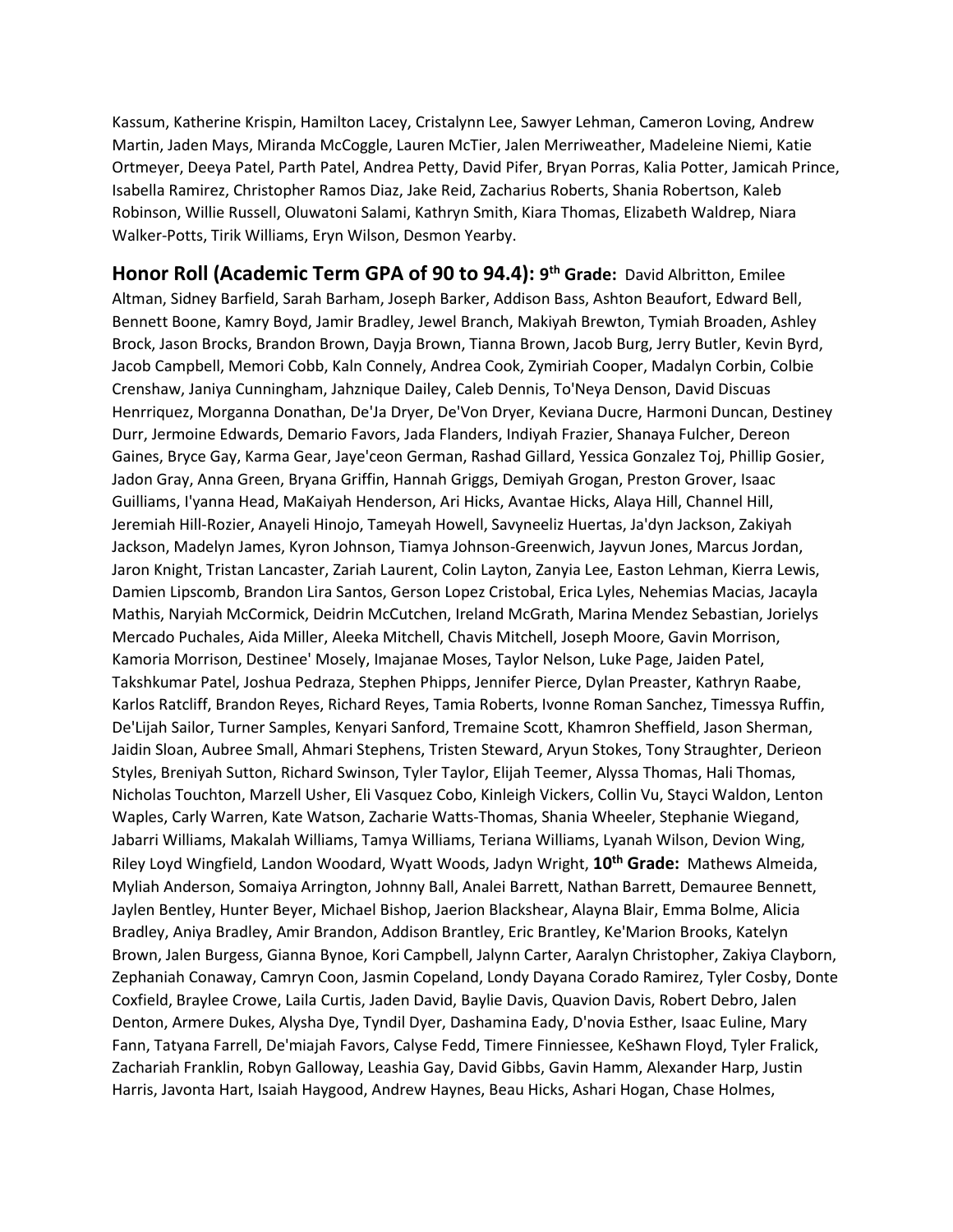TreyQuon Holmes, Valyncia Holmes, Taylor Howard, Ronald Hudson, Brandon Hunt, Thu Huynh, Joshua Jackson, Tykirra Jackson, Amaysha James, Cheyanne Jarvis, Jahari Jefferson, Adrian Johnson, Jeremiah Johnson, Kimari Johnson, Malissia Johnson, Maylasia Jones, Shania Jones, Joshanae Kier, Calviaunna Kimble, Johnny Lamb, Taylor Lee, Jamison Lewis, Matthew Litster, Jaylin Little, Deniyah Mabry, Andre Mason, William McCall, Alexisa McCullen, Jadyn McEady, Jamiah McEady, Jontavious McGriff, DeAsia Miller, Kayla Mills, Marshon Mills, Jada Moore, Shemar Moore, Alexia Mordon, Heaven Morgan, Lanier Morgan, Charles Moseley, Armani Nord, Patriana O'Neal, Raekwon Outen, Dhrashtee Patel, Veer Patel, Jorden Pearson, Malik Randolph, Tanasia Roberson, Darris Roberts, Anna Roney, Brandon Rountree, Samuel Ruise, Zykiera Ryan, Tiwaloluwa Salami, Jonah Sanders, Dennis Savoie, Bryan Schell, David Scollin, Maleik Scruggs, J'Onna Sermons, Olivia Shawver, Josie Sims, Jailyne Sirmans, Kenneth Smith, Eric Spencer, Tristen Steward, Catherine Taylor, Roosevelt Thomas, Ulysses Tomblin, JaSean Townsend, Emanuel Trejo, Jamyah Turner, Travis Turner, Quintavious Way, Hollyn Weidinger, Lillian Weissbord, Jakeeba Wells, Kaliyah Wilcox, Aniyiah Williams, Jamill Williams, Lonyea Williams, Selena Williams, Za'Reyah Williams, Jordan Wilson, Maurice Wilson, Samuel Wilson, Janiah Wright, Shakevious Wright, LaTavia Young, **11th Grade:** Olivia Abbott, Yessenia Adair, Timari Albritton, Marquise Arnold, Jimmy Avila, Amaka Azuah, Jaheim Baisden, DeAngelo Berry, Jacinda Berry, Julian Bezanilla, Mario Blanks, Amariana Bolden, Irelynn Bono, Kahlil Brown, Megan Brown, Michellangelo Brown, Vanay Bryant, Rhalyn Burton, Zhaquan Calhoun, Ex'Zavion Chappell, Percy Chastang, Alex Clements, Kyron Cook, Christopher Cooley, Bryson Crowe, Jarius Curry, Thirza Dailey, Samuel Dart, Arianna Davis, Sha'Quandra Davis, Tadereusi Davis, Isaiah Deloach, Kyla Demps, Shania Dennard, Shakiyah Dockery, Quintavius Dunlap, Tylin Dyer, Zariyah Eanes, Winston Edgerton, Zakaira Edwards, Ja'Niayah Ellis, Emma Epley, Kiara Estrada-Medina, Jason Fahey, Ethan Fann, Chinara Ferguson, Kervens Francois, Aniyah Fulton, Joseph Gardner, Kassidy Gardner, Javeon Gifford, Jalisha Gipson, Kamari Godfrey, Lleyton Gonzalez, Jazmyne Gosier, Nikayla Gray, Khaliel Green, Megan Halter, Alison Harden, Ashton Harden, Jasmine Harris, Jorden Harris, Kareyuana Harris, Kelly Hazlehurst, Mason Holtzclaw, Isabel Hunter, Hillary Hutchinson, Nyloni Inman, Demonte James, Briana Johnson, Cam'ron Johnson, Keyona Johnson, Niyah Johnson, Ashlee Jones, Gabriella Jones, Ja'Destani Jones, Thaisia Jones, Charles Kelly, Jack Kennedy, Jacob King, Alina Lasseter, Laurana Layton, Cristina Lockhart, Kayla MacNeilly, Tyesha Mapp, Nalani Martin, Johnna Mccormick, Jason McDonald, Daniya McKire, Isabel Mcloughlin, Caleb Mcpherson, Veronica Metzler, Kendrick Mitchell, Micah Mixon, Catherine Moody, Colson Moody, Preston Morris, Christian Morrison, Torrance Morrison, Yamara Motes, Alden Myddelton, Jason Myddelton, Myah Nelson, Sofia Nelson, Caleb Nichols, Angelika-Marie Ortiz, Ryanna Panter, Greha Patel, Ishva Patel, Wendy Perez-Rodas, Audrey Pevey, Hayleigh Phillips, Kaleb Phillips, Kelvin Potter, Nia Rice, Timothy Roberson, Timothy Rosser, Kamari Samuels, Dominique Sanders, Tyler Santana, Natalie Savoie, Abby Sellars, DaNedra Sessoms, James Siplen, Rayna Skrine, Tyran Small, Joshua Smith, Rodnajah Smith, Thalia Soady, Avery Southall, Austen Storey, Marco Strickland, Dhruv Thanki, Anthony Thomas, Dezvin Thomas, Keniyah Thomas, Albreona Thompkins, Anniemae Toaltoan, Stephen Toler, Terbuyes Turner, Shaykia Ulee, Nodella Valenti, Christian Vasquez-Meza, Mya Wade, Nykerria Walden, Alicia Walker, Kelsey Walker, Sedric Waters, Zoey Watson, Kristian Wester, Jada White, Joseph White, Jalen Whitehead, Charles Williams, Destini Williams, Kajuan Williams, Jashari Wilson, Raynah Wright , **12th Grade:** Da'shawn Aikens, Belkys Allred, Mikel Anderson, Brianna Aristilde, Camren Bailey, Luana Baratau Garrido, Imani Barnes, Shana Battle, Ja'Niayh Bell, Caleb Bennett, Jamiyah Bentley, Jaylin Berrian, Jemmia Blockett, Aneriah Bradley, Dontaveous Branham, Lance Brinson, Jaelyn Brocks, Chassity Brooks, Jaden Brown, Kyla Brown, Tasharie Brown, Daniel Bryant, Hannah Calloway, Lamar Campbell, Cameron